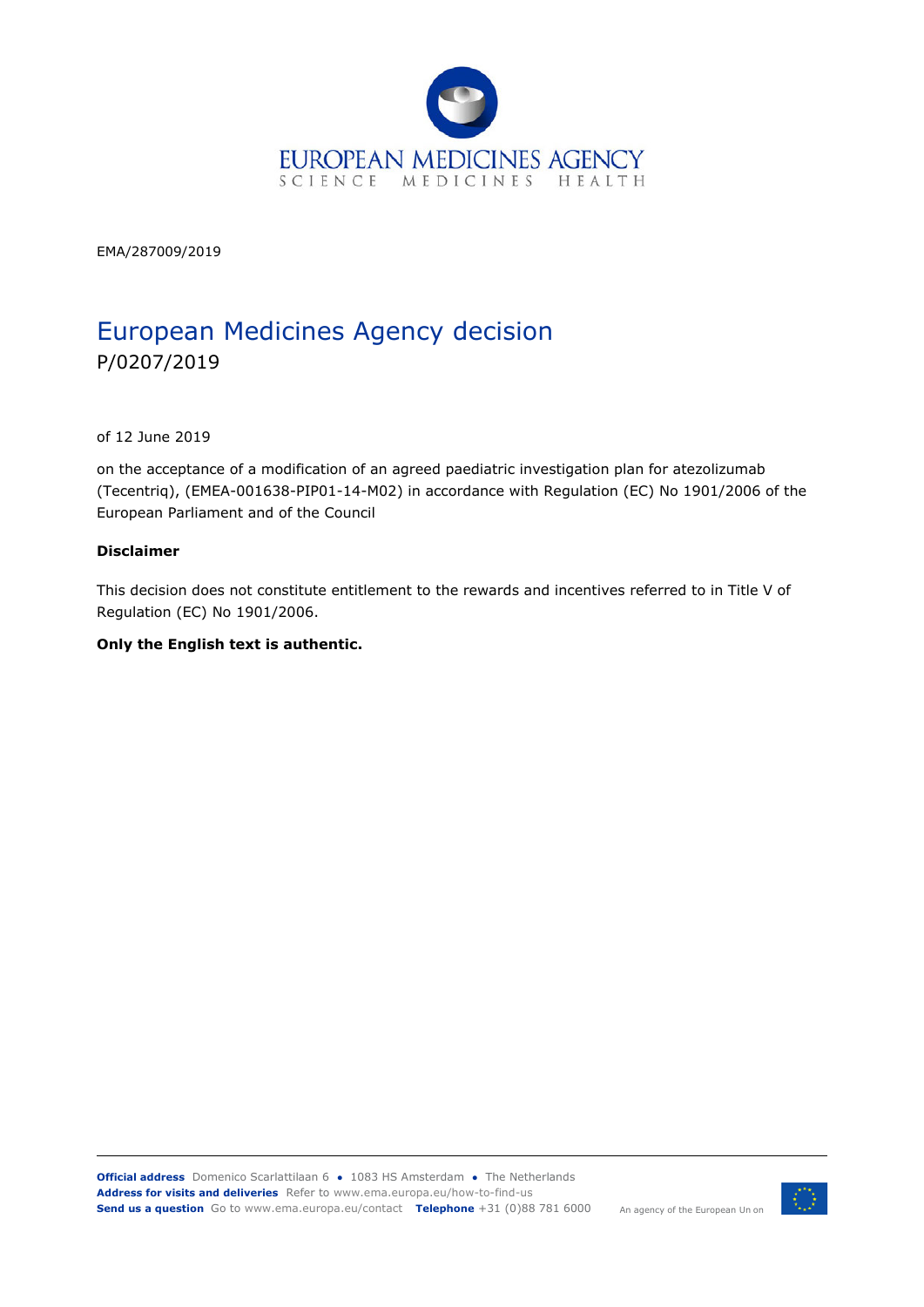# European Medicines Agency decision P/0207/2019

of 12 June 2019

on the acceptance of a modification of an agreed paediatric investigation plan for atezolizumab (Tecentriq), (EMEA-001638-PIP01-14-M02) in accordance with Regulation (EC) No 1901/2006 of the European Parliament and of the Council

The European Medicines Agency,

Having regard to the Treaty on the Functioning of the European Union,

Having regard to Regulation (EC) No 1901/2006 of the European Parliament and of the Council of 12 December 2006 on medicinal products for paediatric use and amending Regulation (EEC) No. 1768/92, Directive 2001/20/EC, Directive 2001/83/EC and Regulation (EC) No 726/2004<sup>1</sup>,

Having regard to Regulation (EC) No 726/2004 of the European Parliament and of the Council of 31 March 2004 laying down Community procedures for the authorisation and supervision of medicinal products for human and veterinary use and establishing a European Medicines Agency<sup>2</sup>,

Having regard to the European Medicines Agency's decision P/0076/2015 issued on 1 April 2015 and the decision P/0220/2015 issued on 2 October 2015,

Having regard to the application submitted by Roche Registration GmbH on 8 January 2019 under Article 22 of Regulation (EC) No 1901/2006 proposing changes to the agreed paediatric investigation plan with a deferral,

Having regard to the opinion of the Paediatric Committee of the European Medicines Agency, issued on 26 April 2019, in accordance with Article 22 of Regulation (EC) No 1901/2006,

Having regard to Article 25 of Regulation (EC) No 1901/2006,

Whereas:

- (1) The Paediatric Committee of the European Medicines Agency has given an opinion on the acceptance of changes to the agreed paediatric investigation plan and to the deferral.
- (2) It is therefore appropriate to adopt a decision on the acceptance of changes to the agreed paediatric investigation plan, including changes to the deferral.

<sup>1</sup> OJ L 378, 27.12.2006, p.1.  $^{2}$  OJ L 136, 30.4.2004, p. 1.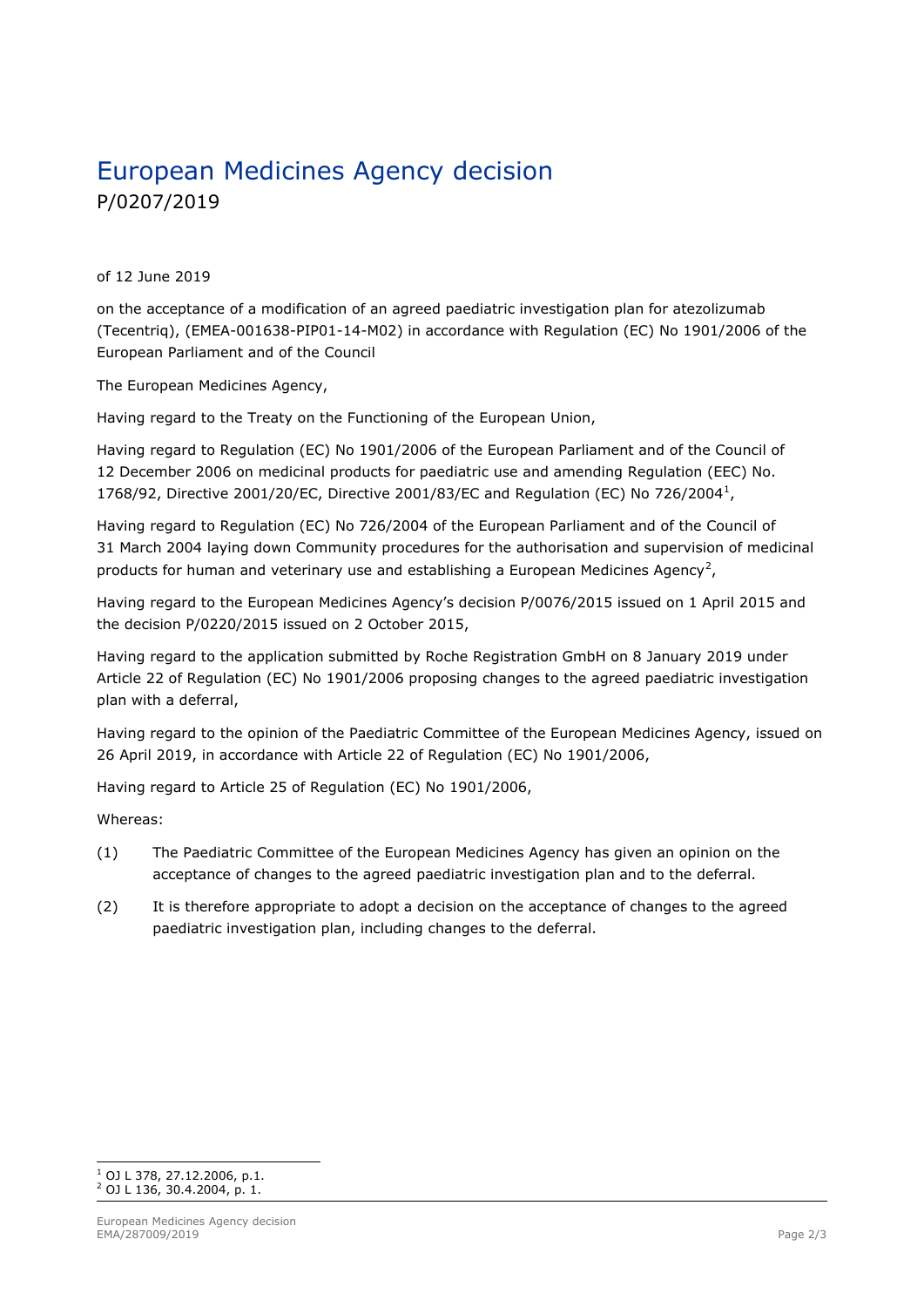Has adopted this decision:

#### *Article 1*

Changes to the agreed paediatric investigation plan for atezolizumab (Tecentriq), concentrate for solution for infusion, intravenous use, including changes to the deferral, are hereby accepted in the scope set out in the opinion of the Paediatric Committee of the European Medicines Agency annexed hereto, together with its appendices.

#### *Article 2*

This decision is addressed to Roche Registration GmbH, Emil-Barell-Strasse 1, 79639 - Grenzach-Wyhlen, Germany.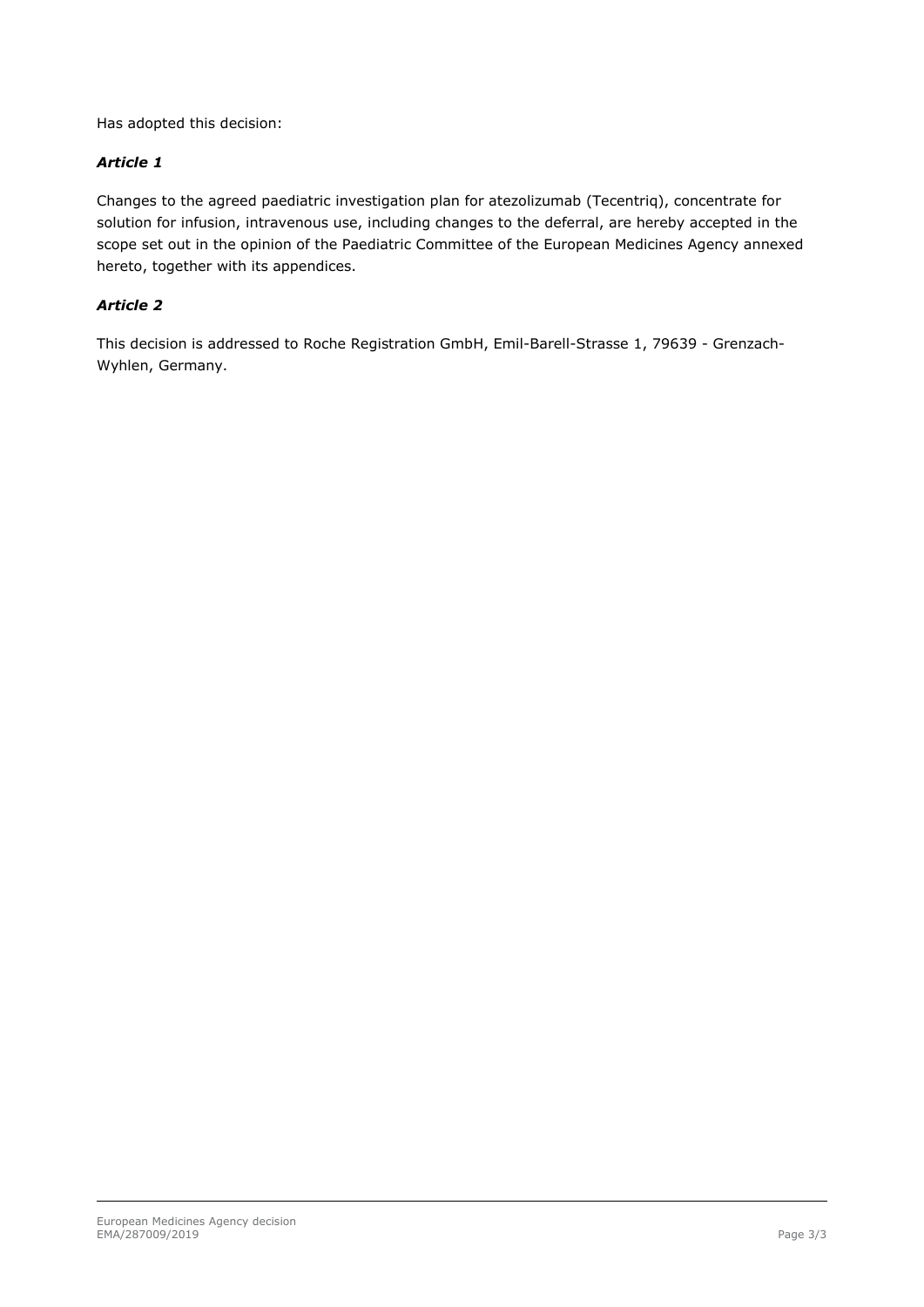

EMA/PDCO/44116/2019 Amsterdam, 26 April 2019

# Opinion of the Paediatric Committee on the acceptance of a modification of an agreed Paediatric Investigation Plan EMEA-001638-PIP01-14-M02

## **Scope of the application**

**Active substance(s):** 

Atezolizumab

#### **Invented name:**

**Tecentrig** 

#### **Condition(s):**

Treatment of all conditions included in the category of malignant neoplasms (except central nervous system tumours, haematopoietic and lymphoid tissue neoplasms)

#### **Authorised indication(s):**

See Annex II

#### **Pharmaceutical form(s):**

Concentrate for solution for infusion

#### **Route(s) of administration:**

Intravenous use

#### **Name/corporate name of the PIP applicant:**

Roche Registration GmbH

#### **Information about the authorised medicinal product:**

See Annex II

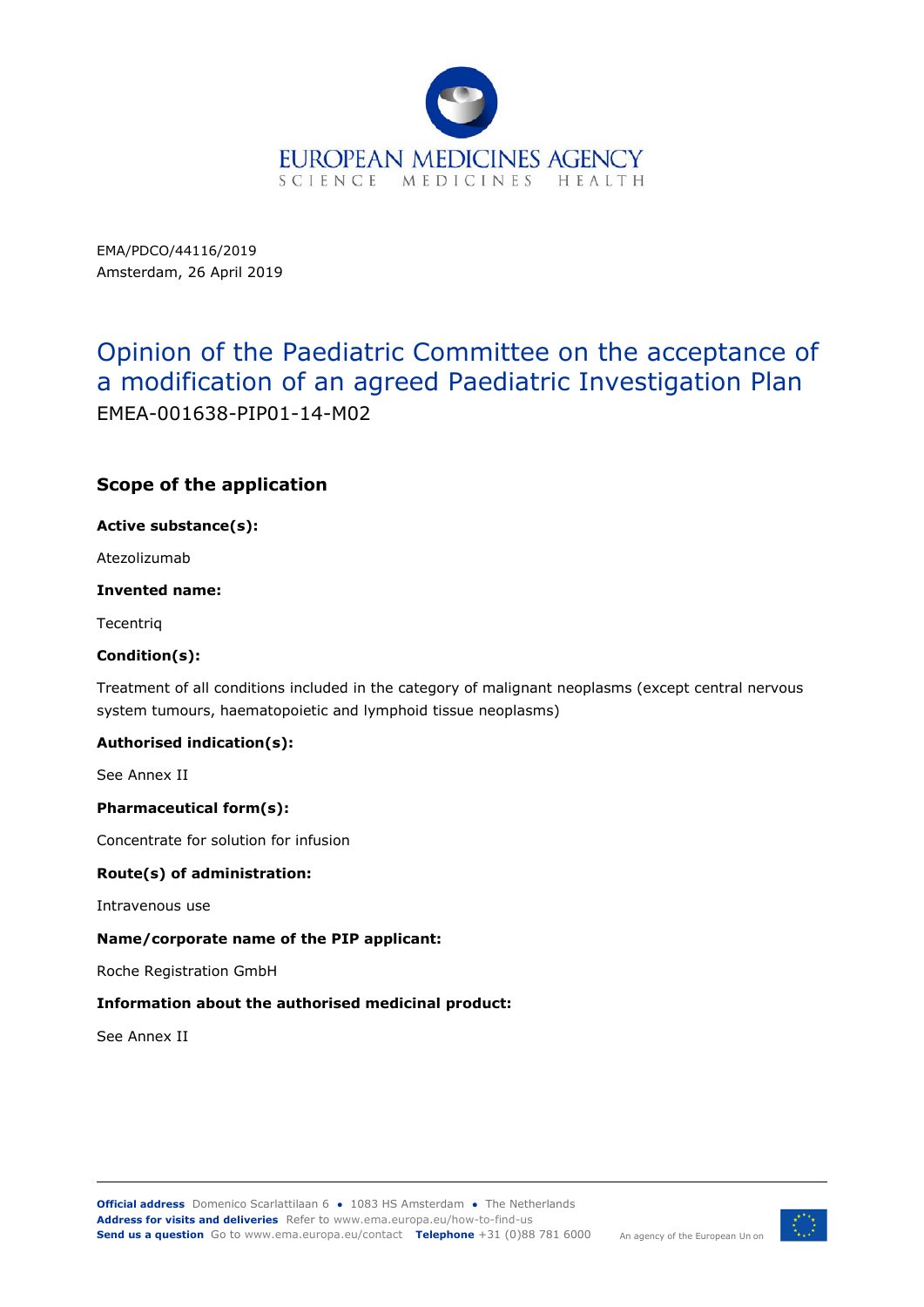## **Basis for opinion**

Pursuant to Article 22 of Regulation (EC) No 1901/2006 as amended, Roche Registration GmbH submitted to the European Medicines Agency on 8 January 2019 an application for modification of the agreed paediatric investigation plan with a deferral as set out in the European Medicines Agency's decision P/0076/2015 issued on 1 April 2015 and the decision P/0220/2015 issued on 2 October 2015.

The application for modification proposed changes to the agreed paediatric investigation plan and to the deferral.

The procedure started on 26 February 2019.

## **Scope of the modification**

Some measures and timelines of the Paediatric Investigation Plan have been modified.

### **Opinion**

- 1. The Paediatric Committee, having assessed the application in accordance with Article 22 of Regulation (EC) No 1901/2006 as amended, recommends as set out in the appended summary report:
	- to agree to changes to the paediatric investigation plan and to the deferral in the scope set out in the Annex I of this opinion.

The Norwegian Paediatric Committee member agrees with the above-mentioned recommendation of the Paediatric Committee.

2. The measures and timelines of the paediatric investigation plan are set out in the Annex I.

This opinion is forwarded to the applicant and the Executive Director of the European Medicines Agency, together with its annexes and appendix.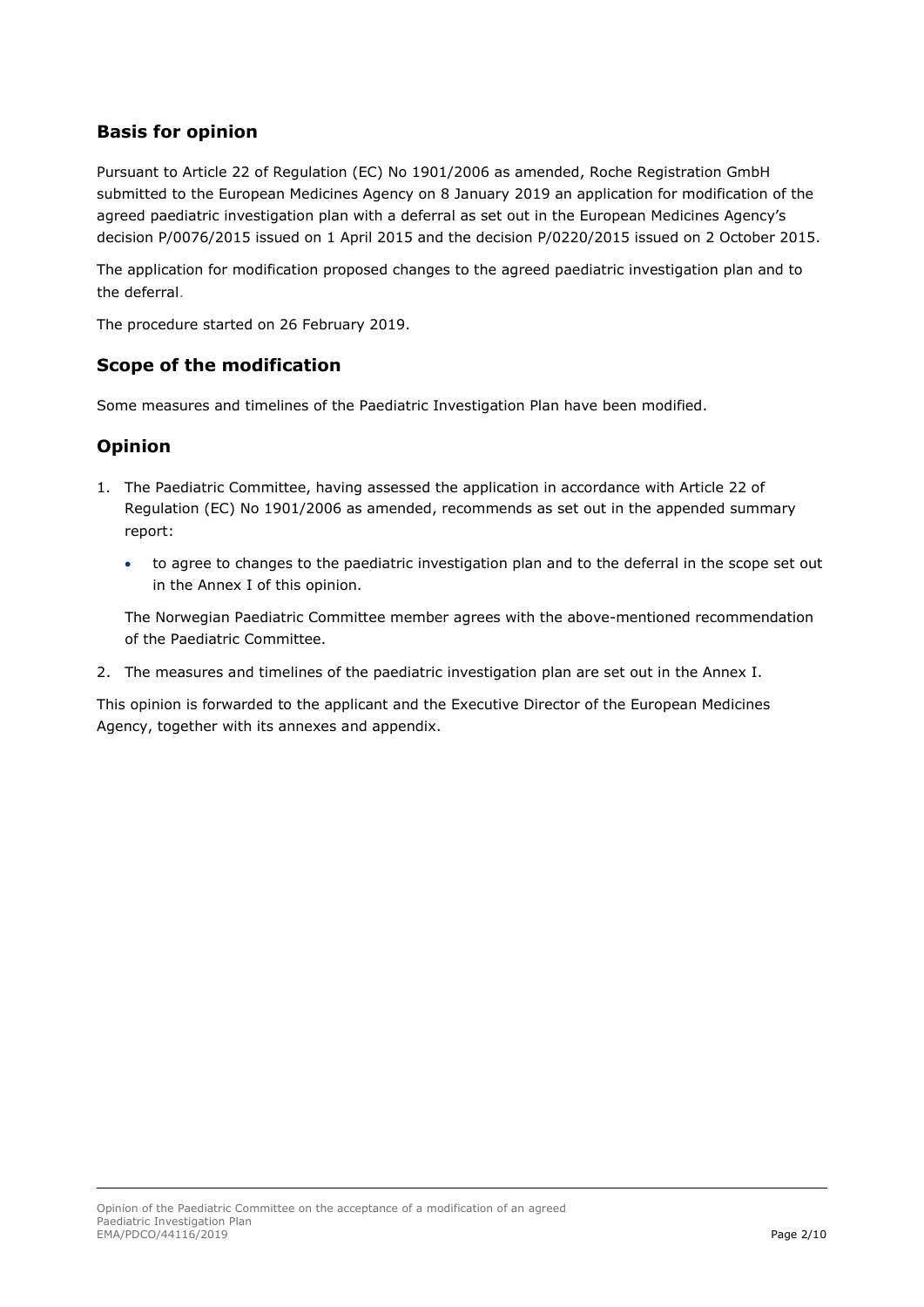## **Annex I**

**The subset(s) of the paediatric population and condition(s) covered by the waiver and the measures and timelines of the agreed paediatric investigation plan (PIP)**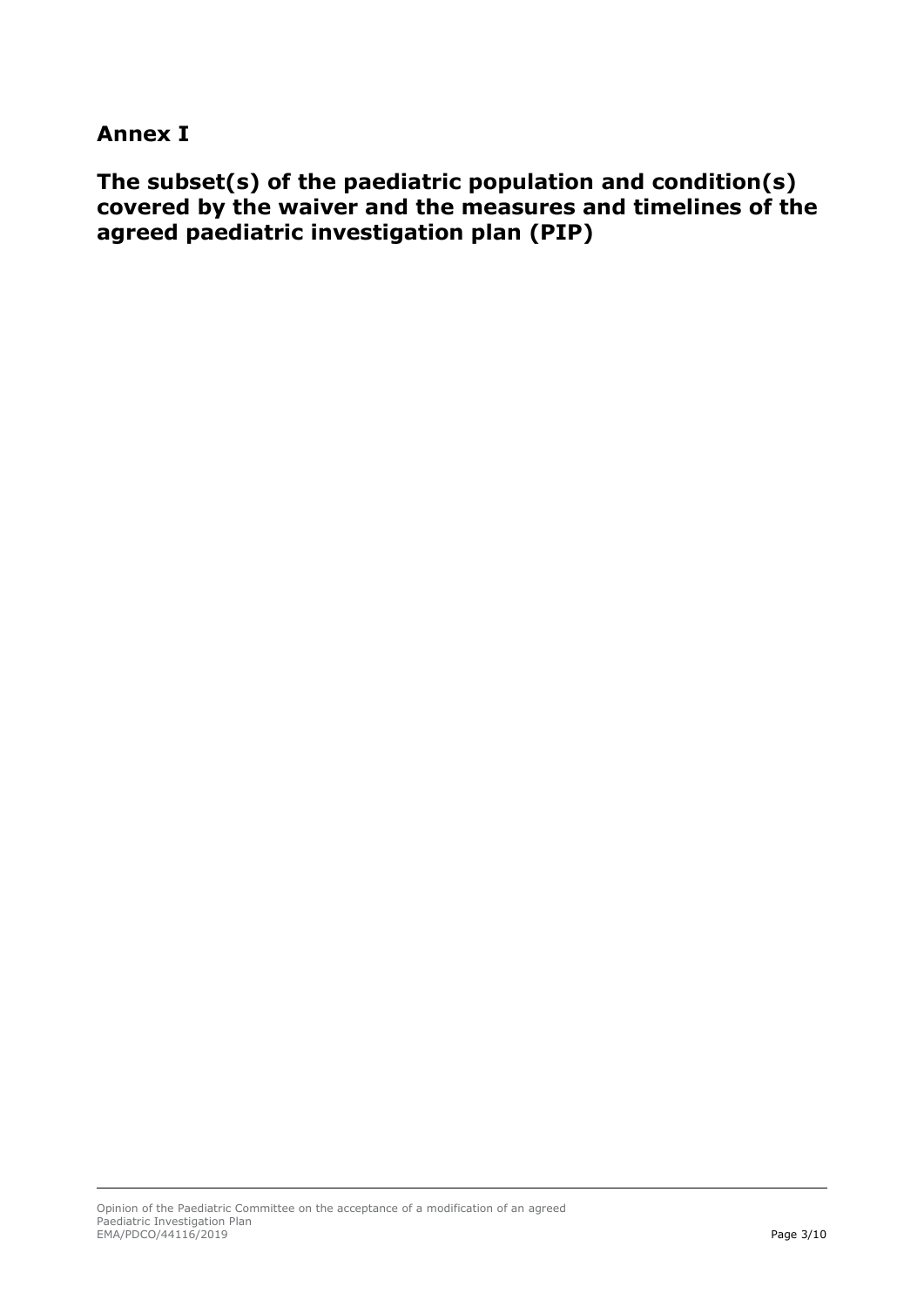## **1. Waiver**

Not applicable.

## **2. Paediatric investigation plan**

## *2.1. Condition(s)*

Treatment of all conditions included in the category of malignant neoplasms (except central nervous system tumours, haematopoietic and lymphoid tissue neoplasms)

## **2.1.1. Indication(s) targeted by the PIP**

Treatment of paediatric patients from birth to less than 18 years old with a PD-L1 positive paediatric solid tumour as part of the first line treatment

## **2.1.2. Subset(s) of the paediatric population concerned by the paediatric development**

From birth to less than 18 years of age

## **2.1.3. Pharmaceutical form(s)**

Concentrate for solution for infusion

### **2.1.4. Measures**

| Area                                                     | Number of<br>measures | <b>Description</b>                                                                                                                                                                                                                                                                                                                                                                                                                                                                 |
|----------------------------------------------------------|-----------------------|------------------------------------------------------------------------------------------------------------------------------------------------------------------------------------------------------------------------------------------------------------------------------------------------------------------------------------------------------------------------------------------------------------------------------------------------------------------------------------|
| Quality-related<br>studies                               | 0                     | Not applicable.                                                                                                                                                                                                                                                                                                                                                                                                                                                                    |
| Non-clinical<br>studies                                  | 1                     | Study 1:<br>Non-clinical biomarker study in paediatric tumour tissue.                                                                                                                                                                                                                                                                                                                                                                                                              |
| Clinical studies                                         | $\mathbf{1}$          | Study 2<br>Open-label, multi-centre, multiple dose study to evaluate<br>pharmacokinetics, pharmacodynamics, safety and anti-cancer<br>activity of MPDL3280A in paediatric patients from birth to less than<br>18 years of age with a refractory or relapsed solid tumour known or<br>expected to be PD-L1 positive for which no effective treatment is<br>known, and with expansion cohorts in selected tumour types.<br>Study 3 deleted in modification EMEA-001638-PIP01-14-M02. |
| Extrapolation,<br>modelling and<br>simulation<br>studies | 0                     | Not applicable.                                                                                                                                                                                                                                                                                                                                                                                                                                                                    |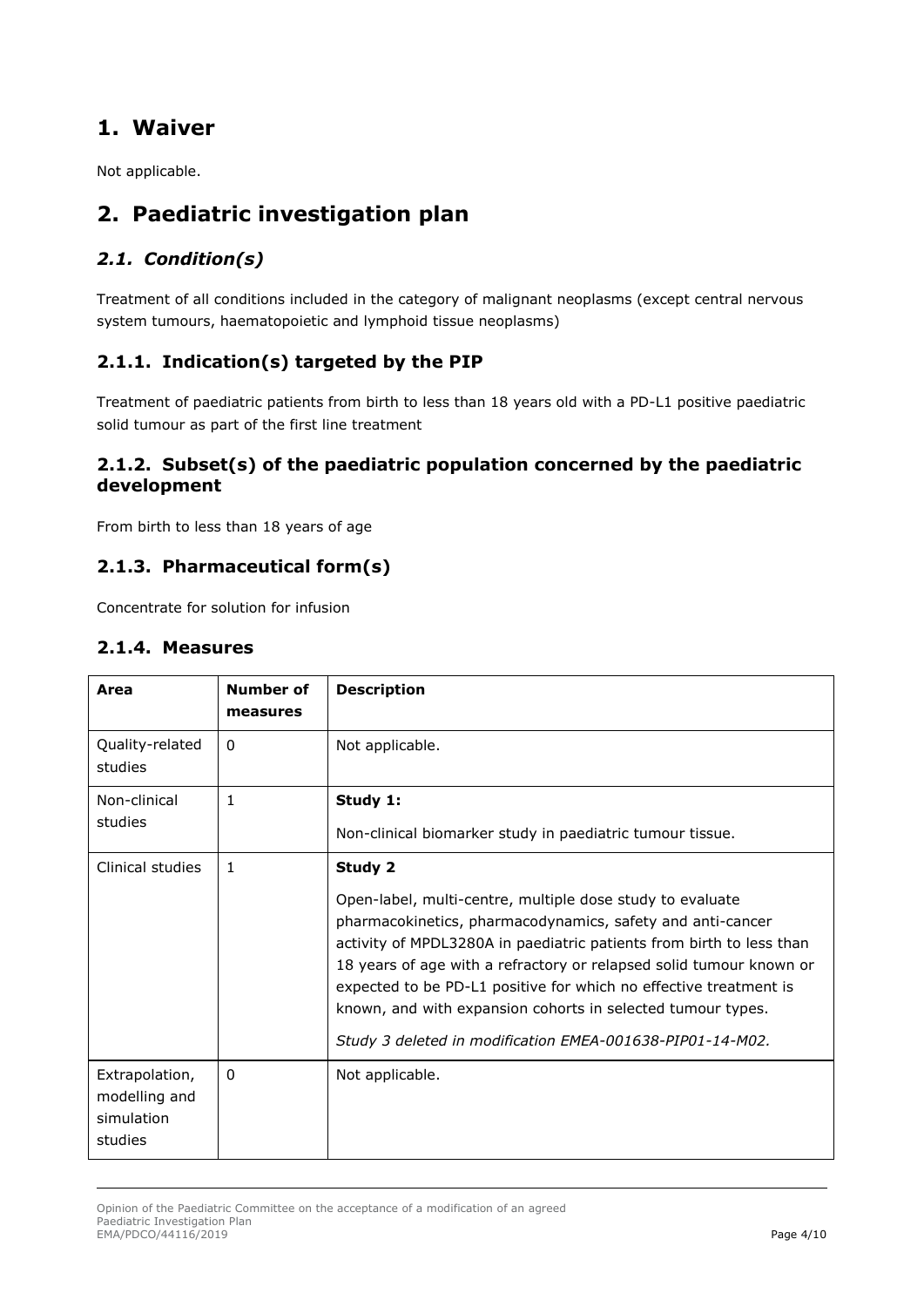| Other studies      | 0 | Not applicable. |
|--------------------|---|-----------------|
| Other measures   0 |   | Not applicable. |

# **3. Follow-up, completion and deferral of PIP**

| Concerns on potential long term safety/efficacy issues in relation to paediatric use: | Yes                 |
|---------------------------------------------------------------------------------------|---------------------|
| Date of completion of the paediatric investigation plan:                              | By December<br>2018 |
| Deferral for one or more measures contained in the paediatric investigation plan:     | Yes                 |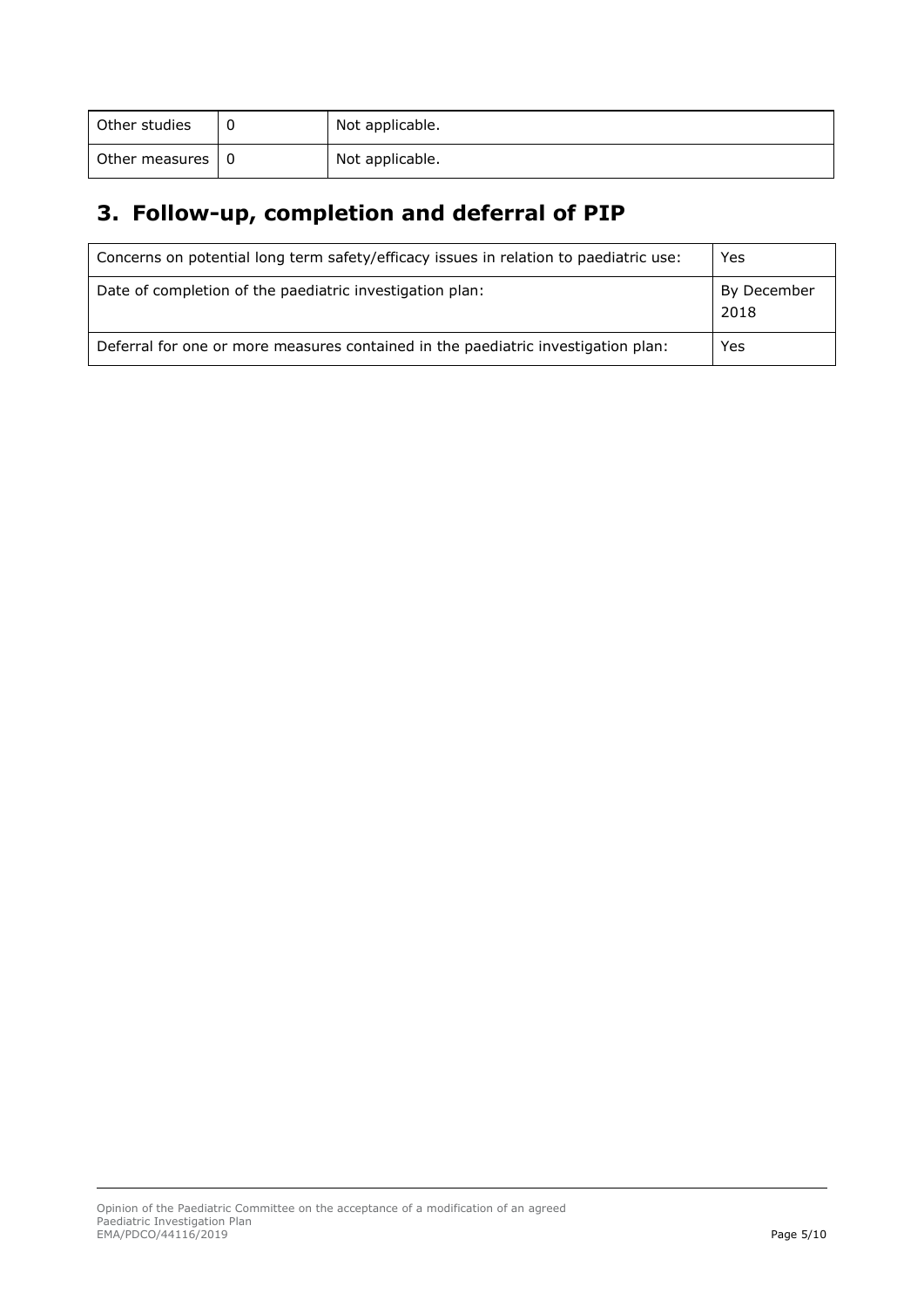**Annex II**

**Information about the authorised medicinal product**